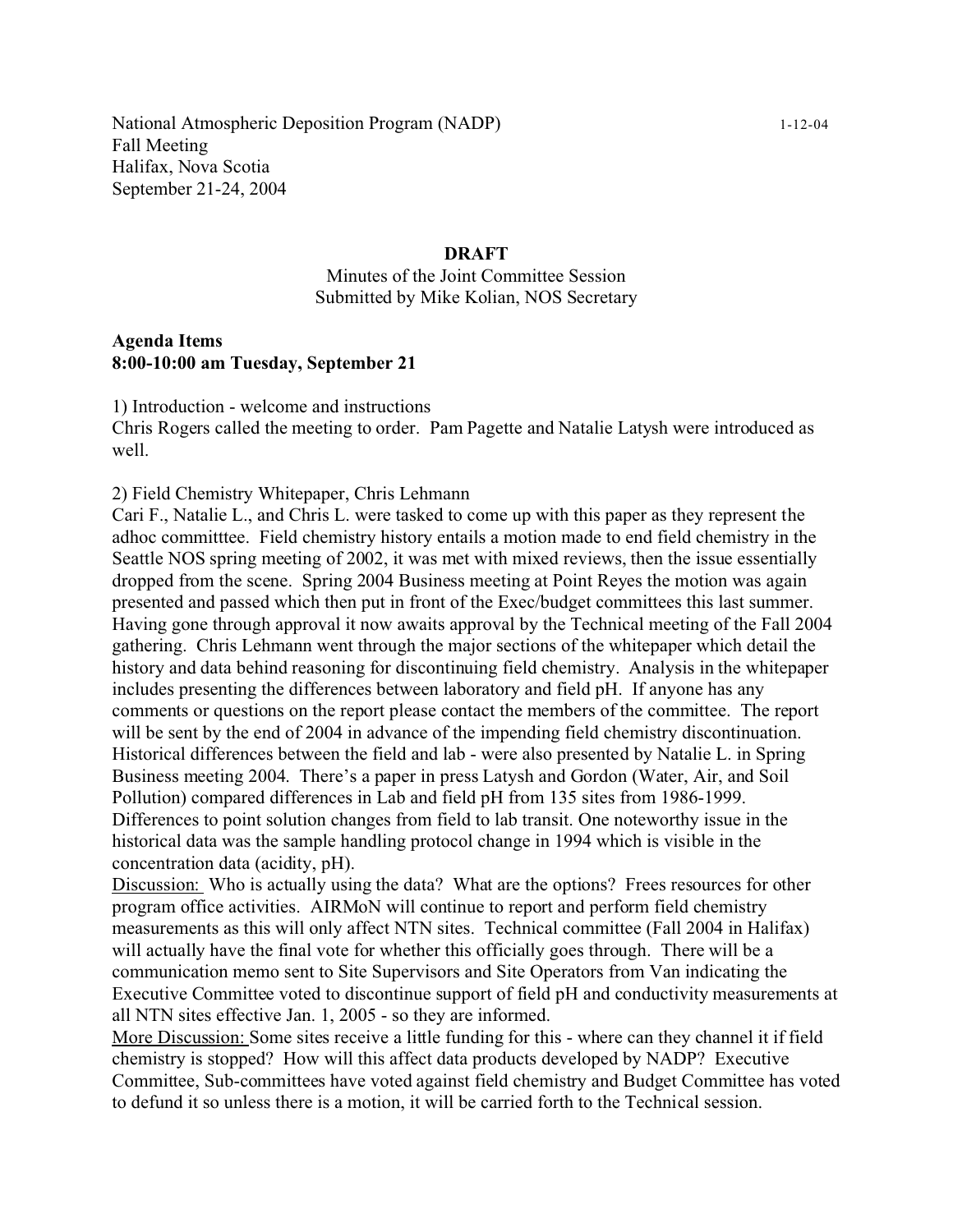Recommendations from the adhoc committee was to continue with a sub-set or core group of sites that would continue to be supported to perform field chemistry. Otherwise all other field chemistry would be voluntary on a site basis. AIRMoN will continue field chemistry measurements indefinitely. Members of the Joint Committee indicated that maintaining a subset of sites continuing with field chemistry would defeat the purposes of cost savings and reduced logistics associated discontinuing support altogether. For more information see Attachment 1.

3) Mercury dry Deposition at MDN sites in Indiana, Eric Prestbo

Dry deposition is quite significant in parts of the U.S. however, numbers are modeled and not all that accurate. Most of the atmospheric mercury is elemental Hg. RGM and particulate mercury are the main pathways to the earth's surface and can be feasibly measured. Eric proposed a National Plan for Hg measurement such as doing litterfall measurements at LTER sites and add MDN sites interested in it, measuring Hg using a manual method and apply an approach similar to CASTNET and continue to support super sites that are measuring Hg on a regular basis. Marty Risch and Eric are involved in an Indiana program/pilot study which is providing a lot of useful information, regarding logistics (i.e., detailed SOPs have been established), costs are stable, reliability, ect...

Eric Prestbo and Marty Risch have proposed an initiative to include dry deposition mercury monitoring into NADP. One idea is to develop an advisory committee to look at this issue of perhaps getting NADP to consider incorporating the plan into the networks. Of course, participation will be required so it will be important to gauge cooperation from US EPA, USGS, USDOE, Environment Canada, and others. It will also be useful to determine interest from current site sponsors. The desert southwest has more need for dry deposition. For more information see Attachment 2.

# **Chris Lehmann makes a motion - To form an advisory committee with Eric P. as the lead and to report back to the Joint at the Spring Business Meeting in Savannah, GA. Scott seconds. Vote. Passed. No disscussion. Motion carries.**

3) July 2004 Program Office Quality Systems and Data Management Review, Rich Grant Rich provided an update on the review process and the major points of the review. Quality System and Data Management Review was a review of how well positioned this plan is to implement and not so much on the plan itself. Three main points:

SOPs - many in place but ill defined (data management), its necessary for routine operations for data to go through a systematic series of checks.

QMP - can be a catch all and the plan should not getting bigger and more unmanageable. DQOs - if objective is not met then there should be remedial actions taken. More time should be taken to quality assure the data and take corrective actions. Chris will deliver a written response to the review at the Spring 2005 Business Meeting. No presentation given.

# 4) HAL report, Bob Brunett.

Approximately 10-15 sites are added to the MDN network each year. This includes 9 recent startups and 12 sites pending for inclusion into the network. One site in Mexico has hit offical status as an NADP MDN sites HD01 and there is one that was voted in by petition by David Gay (see NOS minutes). Mexico sites are remote and shipping costs are astronomical - as well as not that reliable. Sample schedule is not normal and has presented some problems. Funding came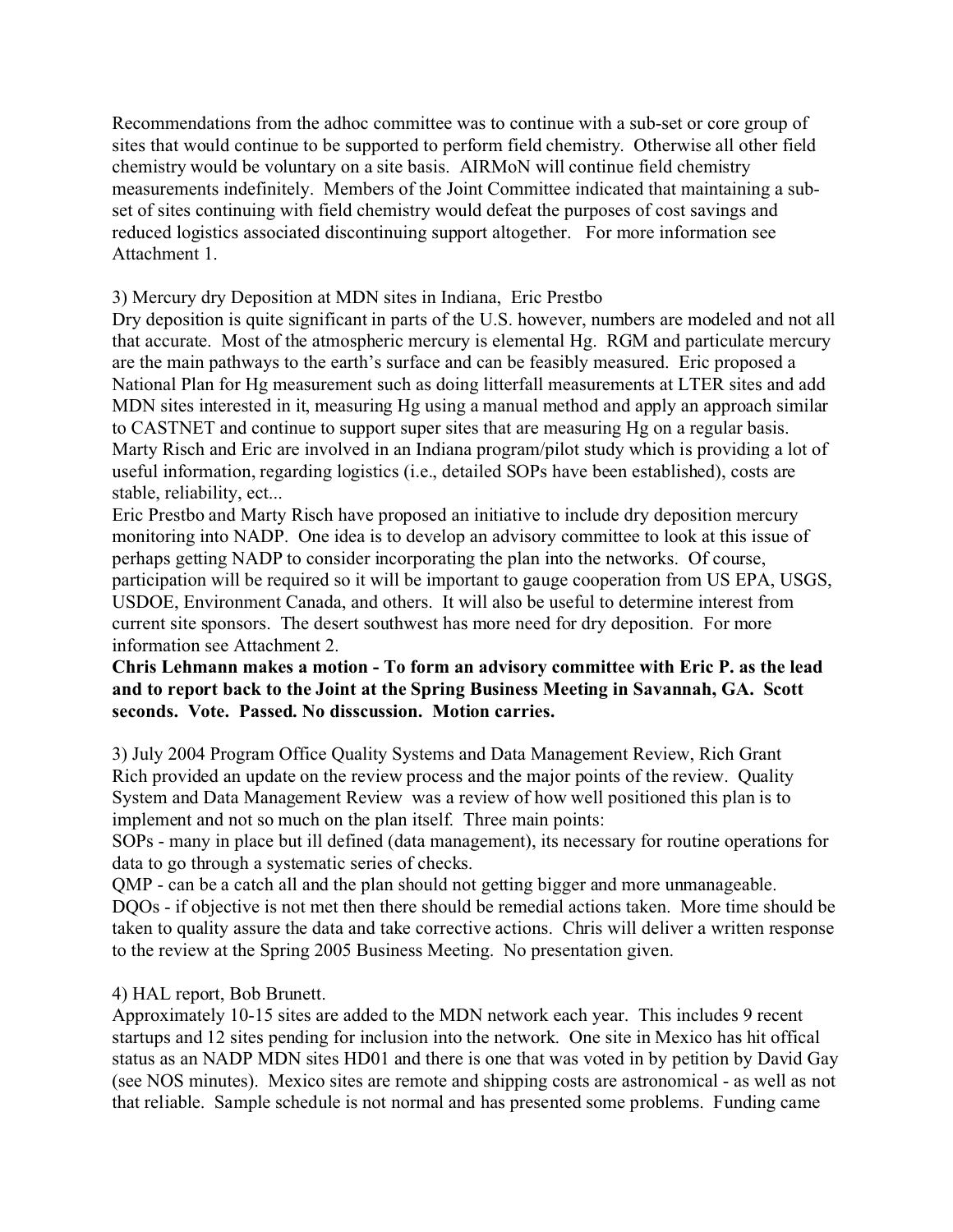from the tri-lateral commission. MDN is sponsoring the sites, NADP gave them the samplers, NACEC North American Commission of Environmental Cooperation. Bracing for growth of network. Purchasing 10 sets of equipment. Merged total and methyl mercury databases completing a key goal. Trace metal work is being sponsored by external sponsors and on-going. General updates based on progress to HAL audit. Bob presented the status of addressing the hit list from the HAL audit. All but four items to be fully resolved by the end of 2004. Frontier will be hosting a field training course this fall in October in Seattle (15 site operators to attend). Trace Metal studies to date - EPA is not involved in any of these. Storm event based sampling of tropical storms that have been sampled by MDN network results from 2002-2004 will be compiled and presented - 2004 storms captured Bonnie, Ivan, Charlie. For more information on the HAL activities see Attacment 3.

## 5) CAL report, Karen Harlin

Karen submitted the report hard copy on the CAL. 261 NTN sites, 8 AIRMoN, April 2004 Field Operations Training Course (25 sites represented). Karen continued to update the committee in important activities of 2004 (i.e., 4-1 shipping, lab processing figures, etc...) 81 of 261 sites are now on the shipping protocol (31%). The goal is to have all sites converted to the protocol by Dec. 2005.

Reagent free IC from Dionex. American Chemical Society project and communication outreach project 'Chemists Celebrate Earth Day 2004'. Karen concluded by providing information on the next Spring Business meeting in Key West, FL - which has been switched to Savannah, GA.

For more information see Attachment 6 as well as the CAL Report to NADP, September 2004 submitted by Karen Harlin.

#### 6) Precipitation Chart Reading: NTN vs MDN, David Gay

At co-located MDN and NTN sites, a single precipitation gage is used to report daily and sampling period total precipitation amounts. At most of these sites the MDN operator is also the NTN operator and the precipitation reported on the respective MDN and NTN field forms is the same. The HAL and CAL utilize different data review processes that can lead to different precipitation amounts reported from this gage. At its 26 March 2003 meeting, the NOS resolved that "the Program Office report one reading for precipitation amounts for NTN and MDN colocated sites when the same rain gage is used for both networks". NTN/MDN collocated sites many cases there are 4 or 5 raingage chart readings - this leads to differences in precipitation amounts coming from the same gage. HAL double checks rain gage charts that the site operators report. If the two amounts differ HAL will verify and enter the HAL amount. Differences are less then 0.05 inches over the week. HAL continues to read every chart as they are doing to the nearest 0.01 inches. If NTN and MDN readings to do not agree then a procedure for reconcilation will be followed. A final answer will be reported after reconcilation. Check only important (large) differences. Database needs to represent the **final** answer. Recommendations were proposed to the procedures (i.e., SOPs) and documentation at the HAL and CAL.

For more information on the proposal see Attachment 4.

## **Scott Dossett makes a motion "to accept David's report and proposal and to review, finalize, and make necessary plans to implement the procedures outlined starting January**